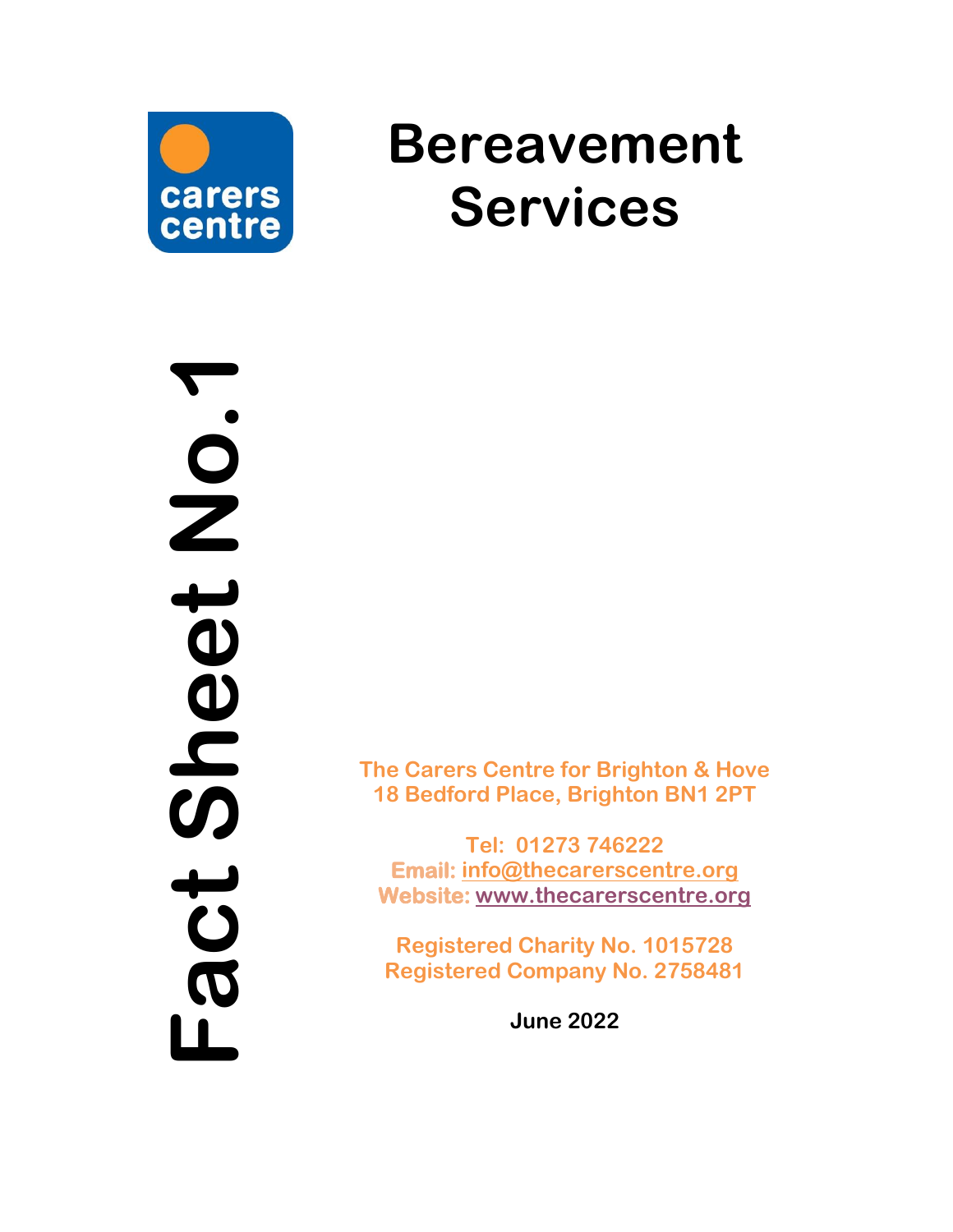# **Introduction**

This Fact Sheet provides information on local and national services that help and support the recently bereaved.

**The Carers Hub is a focal point to help unpaid carers in Brighton and Hove get the information, advice and support that they need. This can also be helpful for bereaved carers. Tel: 01273 977000 Email: info@carershub.co.uk Website: [www.carershub.co.uk](http://www.carershub.co.uk/)**

There is an independent group for carers in Brighton and Hove who have been bereaved. This group meets monthly at a Hove location. Anyone interested in this should contact the Carers Hub for details.

#### **Coronavirus**

Some of the services and facilities covered in this Fact Sheet may still be affected by Covid-19.

## **Services**

## **Age UK**

Services: Advice and information for older people affected by bereavement. There is a Bereavement Guide which can be downloaded from the website. Address: 29-31 Prestonville Road, Brighton BN1 3TJ. Tel: 0800 019 1310 Email: info@ageukwsbh.org.uk Website: [www.ageuk.org.uk](http://www.ageuk.org.uk/) Website (local): [www.ageuk.org.uk/westsussexbrightonhove](http://www.ageuk.org.uk/westsussexbrightonhove)

## **Bereavement Advice Centre**

Services: A free helpline and online service giving practical information and advice on the many aspects of bereavement. Address: Heron House, Timothy's Bridge Road, Stratford upon Avon CV37 9BX Tel: 0800 634 9494 Website: [www.bereavementadvice.org](http://www.bereavementadvice.org/)

## **Bereavement Care**

Services: Free one to one confidential counselling and support groups offering the bereaved help with emotional, practical and social needs. This is run by Caring Lady, Funeral Directors. Address: 155 Lewes Road, Brighton BN2 3LG Tel: 08081 647 852 Website: [www.caringladyfuneraldirector.co.uk](http://www.caringladyfuneraldirector.co.uk/)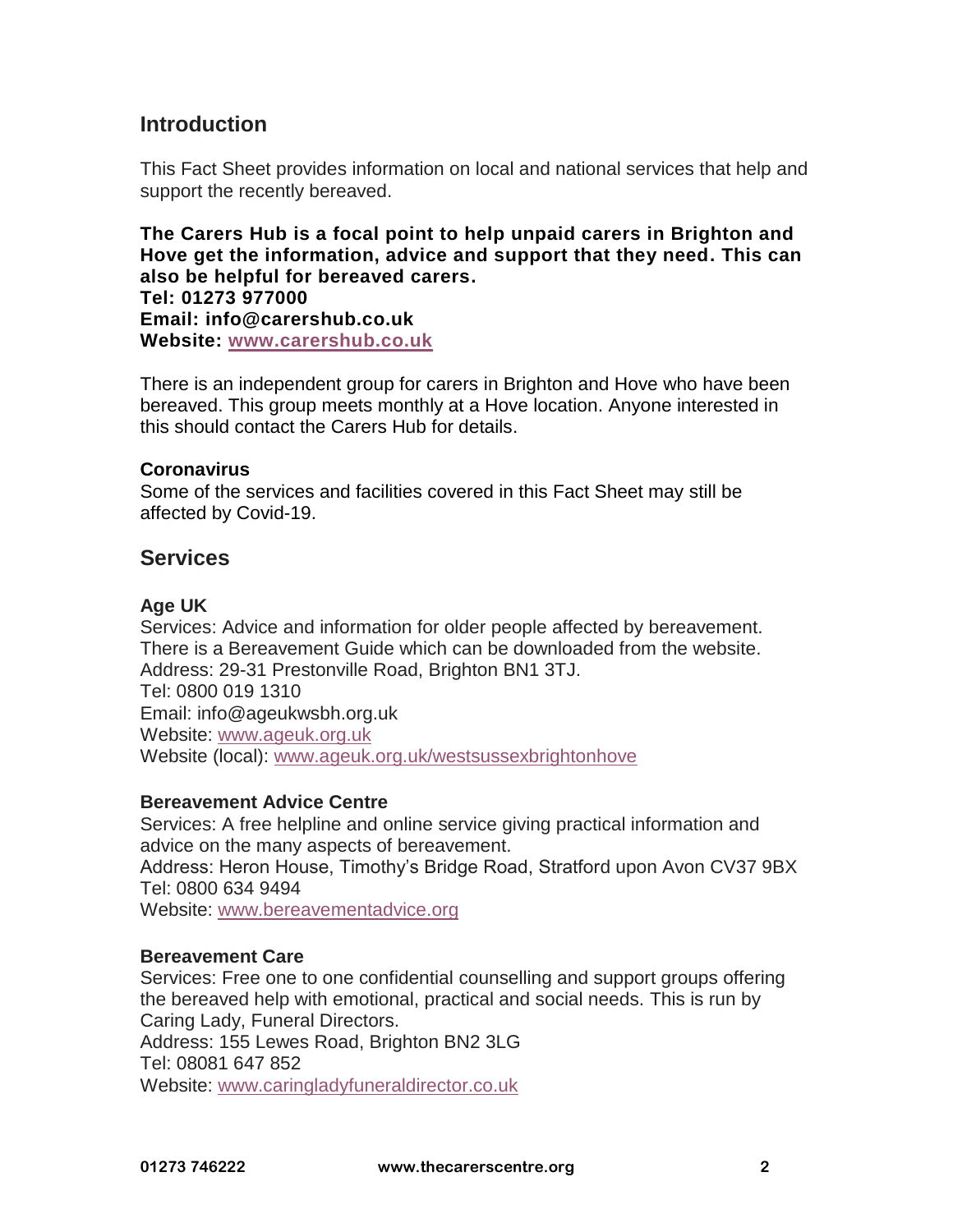## **Bereavement Office, Royal Sussex County Hospital**

Services: Bereavement Officers provide help and advice to relatives and carers of patients who have died in hospital. Chaplains can also offer spiritual support. Address: Royal Sussex County Hospital, Eastern Road, Brighton BN2 5BE. Tel: 01273 696955, Ext 64611 (Bereavement Office), Ext 64122 (Chaplain). Website: [www.bsuh.nhs.uk](http://www.bsuh.nhs.uk/)

## **Brighton & Hove City Council**

Services: The Council's bereavement services, which include funeral arrangements and commemorative facilities, are caring and dignified. Address: Bereavement Services, Woodvale Lodge, Lewes Road, Brighton BN2 3QB Tel: 01273 604020 Email: woodvale@brighton-hove.gov.uk Opening Hours: Monday-Friday, 9am-4.30pm. Website: [www.brighton-hove.gov.uk](http://www.brighton-hove.gov.uk/)

#### **Brighton and Hove Cruse Bereavement Support**

Services: Information, advice and support to bereaved people of all ages including group and one-to-one support and drop-ins. Address: Community Base, 113 Queens Road, Brighton BN1 3XG. Tel: 01273 234007. Email: Brighton@cruse.org.uk National Helpline: 0808 808 1677 Website: [www.cruse.org.uk](http://www.cruse.org.uk/)

#### **Brighton & Hove Libraries**

Services: The Jubilee Library has information on bereavement and support. People can borrow books and eBooks which aim to help children, families and carers through the process of bereavement.

Address: Jubilee Library, Jubilee Street, Brighton BN1 1GE.

Tel: 01273 290800.

Email: libraries@brighton-hove.gov.uk

Note: Some libraries in Brighton & Hove have useful order and collect services for selected books.

Website: [www.brighton-hove.gov.uk](http://www.brighton-hove.gov.uk/)

#### **Brighton & Hove Wellbeing Service**

This is a free NHS service for people in Brighton and Hove. It offers a range of support for common mental health problems such as stress, anxiety and depression. The service is staffed by a team of qualified mental health practitioners. Self-referral to the service is permitted. The service is available Mon-Fri, 8am-6pm. Tel: 0300 002 0060 Email: spnt.brightonwellbeing@nhs.net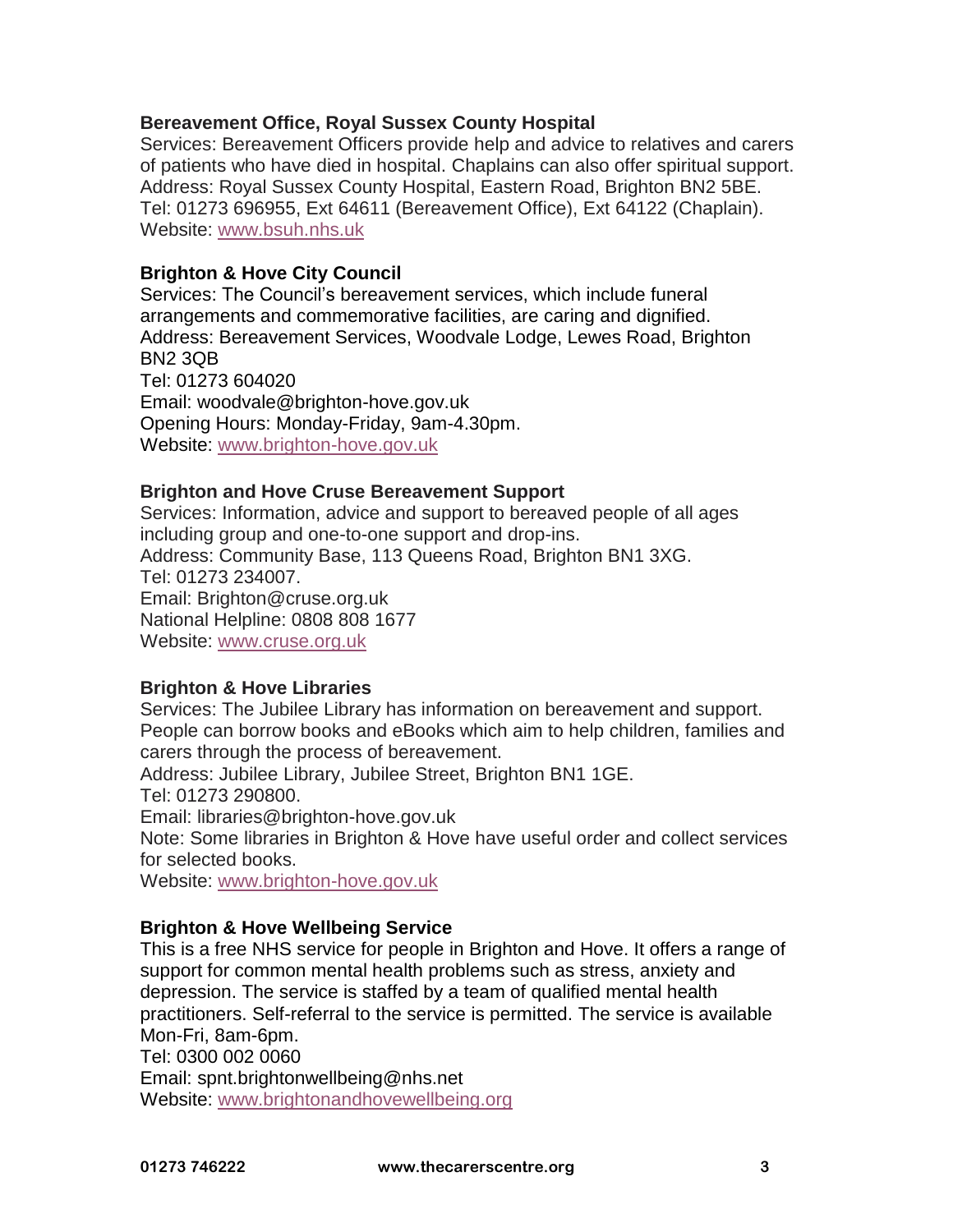## **Down to Earth**

Service: A quaker support service helping people on low incomes. Practical advice is offered concerning funeral planning, funeral costs etc. A guide "Planning an affordable and meaningful funeral" can be downloaded from the website.

Address: 17 Old Ford Road, Bethnal Green, London E2 9PJ Tel: 020 8983 5055 Email: downtoearth@qsa.org.uk Website: [www.quakersocialaction.org.uk](http://www.quakersocialaction.org.uk/)

## **Funeral Choice**

Service: Practical online information and advice to help people with bereavement and funeral planning.

Website: [www.yourfuneralchoice.com](http://www.yourfuneralchoice.com/)

## **Grief Encounter**

Services: Support for bereaved children, young people and their families by means of advice, contact, counselling, family days, group activities etc. Address: Crystal House, Daws Lane, London NW7 4SD Tel: 020 8371 8455 Helpline: 0808 802 0111 Email: grieftalk@griefencounter.org.uk Website: [www.griefencounter.org.uk](http://www.griefencounter.org.uk/)

#### **Health Care Media**

Service: A free guide dealing with bereavement can be downloaded from the website or requested by post. Address: Media House, 116/118 Derby Road, Stapleford, Nottinghamshire NG9 7AD. Tel: 0115 939 2090 Email: enquiry@healthcaremedia.co.uk Website: [www.impactonlife.com](http://www.impactonlife.com/)

## **Hospice UK**

Services: Information, advice and support for dealing with death and bereavement and making plans for end of life. Address: Hospice House, 34-44 Britannia Street, London WC1X 9JG. Tel: 020 7520 8200 Website: [www.hospiceuk.org](http://www.hospiceuk.org/)

#### **Macmillan**

Services: Information and support for spouses, families and friends when someone dies from cancer. A booklet "After someone dies: coping with bereavement" can be downloaded from the website. Address: 89 Albert Embankment, London SE1 7UQ. Tel: 0808 808 0000 (Support Line)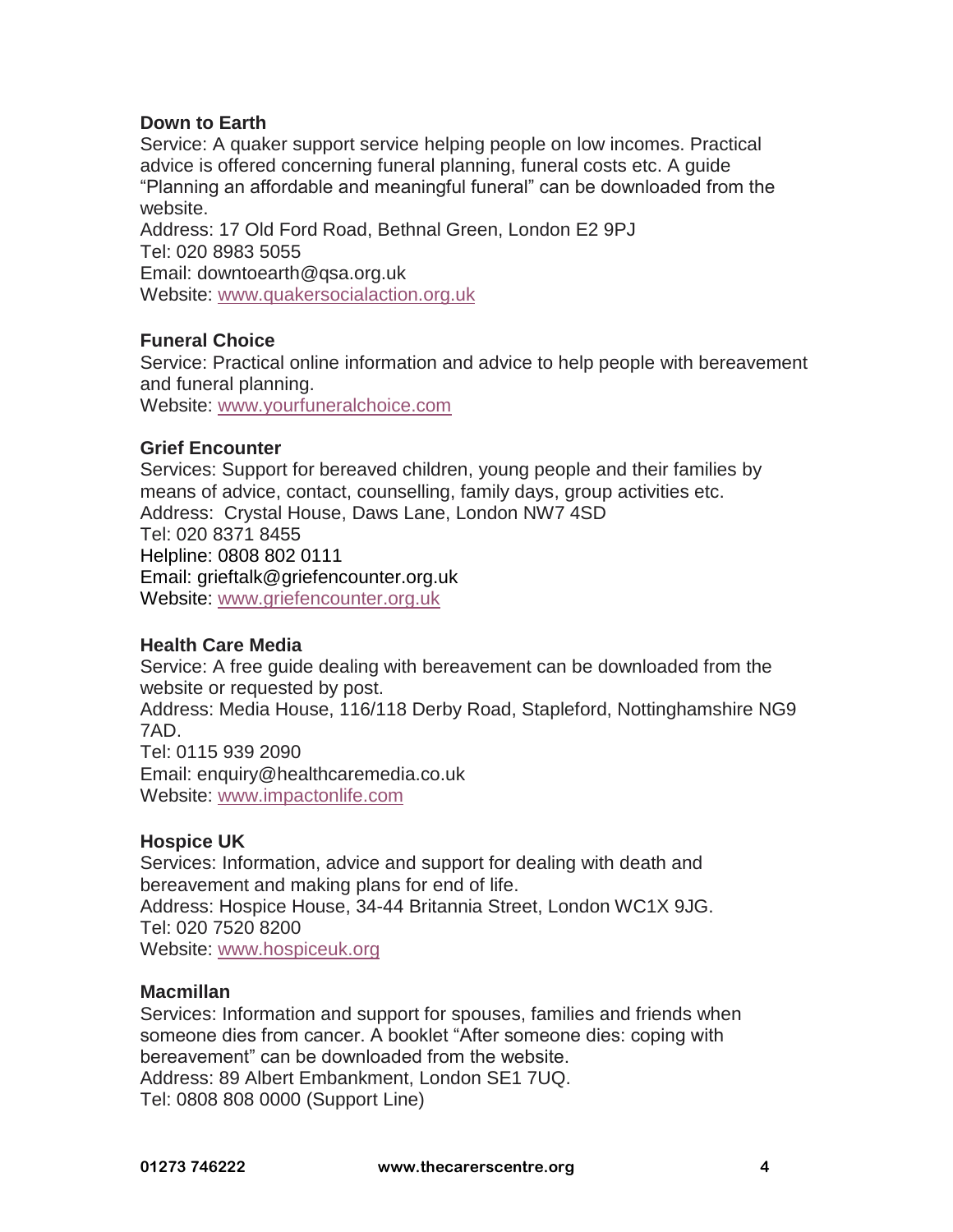Website: [www.macmillan.org.uk](http://www.macmillan.org.uk/)

## **Martlets Hospice**

Services: Bereavement advice and support including counselling for families, carers and friends of former patients (both Hospice and Hospice at Home patients). Address: The Martlets Hospice, Wayfield Avenue, Hove BN3 7LW Tel: 01273 273400 Email: bereavement@martlets.org.uk Website: [www.martlets.org.uk](http://www.martlets.org.uk/)

## **Miscarriage Association**

Services: Information and support for anyone affected by miscarriage. A number of helpful leaflets can be downloaded from the website. Address: 17 Wentworth Terrace, Wakefield WF1 3QW. Helpline: 01924 200799, Monday-Friday, 9am-4pm. Email: info@miscarriageassociation.org.uk Website: [www.miscarriageassociation.org.uk](http://www.miscarriageassociation.org.uk/)

## **Natural Death Centre**

Services: Help, support and advice for planning a natural death funeral. Some leaflets can be downloaded from the website. Address: In The Hill House, Watley Lane, Twyford, Winchester SO21 1QX Helpline: 01962 712690 Email: contact@naturaldeath.org.uk Website: [www.naturaldeath.org.uk](http://www.naturaldeath.org.uk/)

## **Patient Advice and Liaison Service (PALS)**

Services: Advice and support for people concerning local hospital services. Tel: 01273 664511 or 664973 (Royal Sussex County Hospital) Email: uhsussex.pals@nhs.net Tel: 01273 242292 (Brighton General Hospital) Email: sc-tr.pals@nhs.net

## **Samaritans**

Services: Support by telephone or by email or through the local centre for anyone with emotional worries including the bereaved. Address: Dubarry House, Newtown Road, Hove BN3 6AE. Tel: 116 123 (free) or 0330 094 5717 Email: jo@samaritans.org Website: [www.samaritans.org](http://www.samaritans.org/)

## **Tell Us Once**

Service: Allows a person to report a death to most government organisations in one go. When a person [registers the death](https://www.gov.uk/after-a-death/register-the-death) the registrar will either complete the Tell Us Once service for them or will give them a telephone number and a unique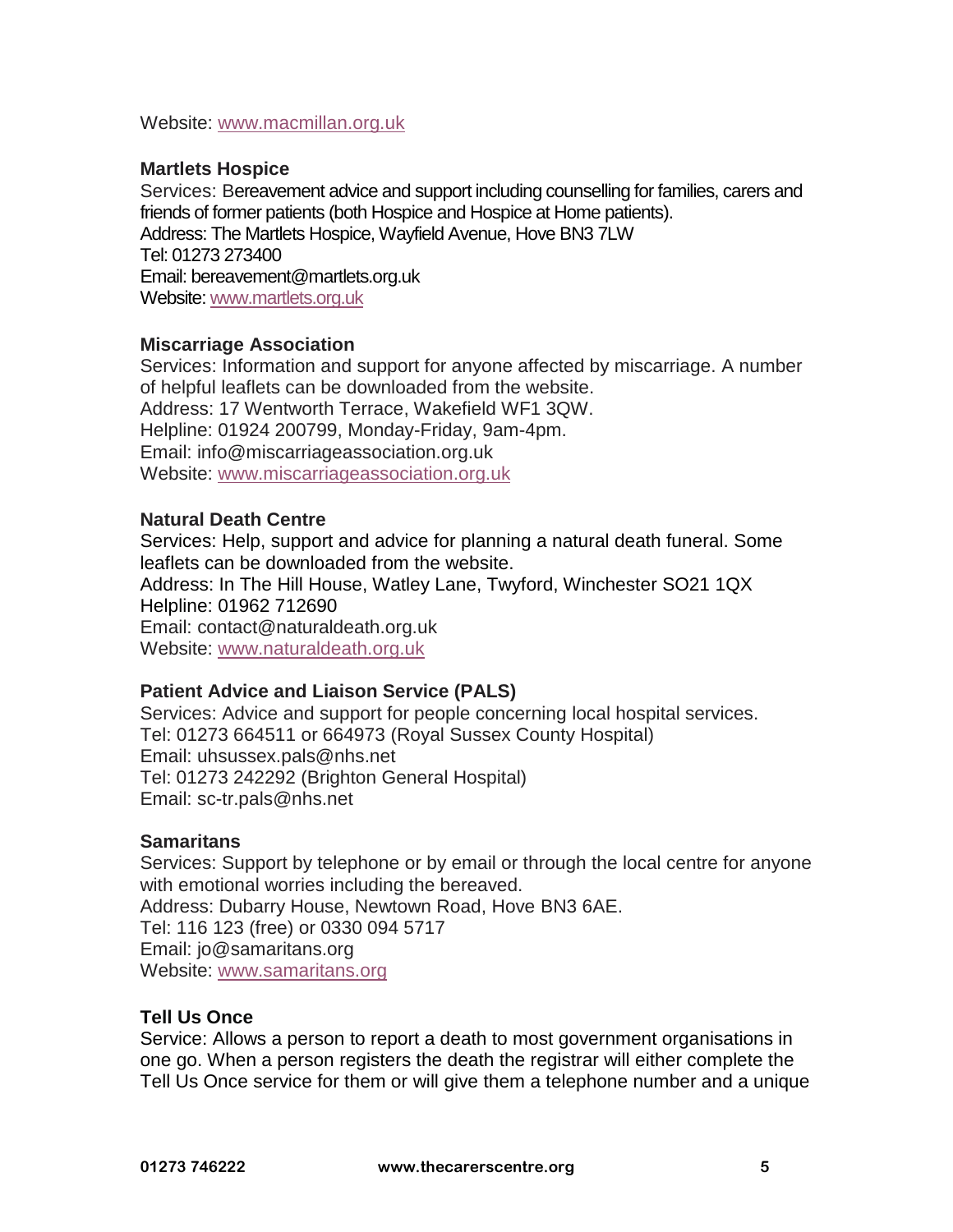reference number so that they can use the [Tell Us Once service either online](https://death-tellusonce.direct.gov.uk/Death/Enrich/Recover/) or by telephone.

Website: [www.gov.uk/after-a-death](http://www.gov.uk/after-a-death)

#### **The Compassionate Friends**

Services: Support for bereaved families following the death of a child. Services include a telephone helpline and online support. Helpful leaflets and fact sheets can also be downloaded from the website.

Address: Kilburn Grange, Priory Park Road, London NW6 7UJ. Tel: 0345 123 2304 (helpline).

Email: helpline@tcf.org.uk

Websit[ewww.tcf.org.uk](http://www.tcf.org.uk/)

## **The Good Death Guide**

This Guide written by Michael Dunn aims to help anyone to be less afraid of death and better prepared for death and bereavement. It offers information about the facts, the processes and the emotional implications of death and includes practical help on such things as making a will, living wills, organ donation and funeral planning. It also explores the consequences for others of different types of death and discusses death in a variety of cultures and traditions. Published by Pathways 2000. ISBN 13 978 1857035599. Paperback price new £12.95. Used copies can be bought online at reasonable prices.

## **The Lullaby Trust**

Services: Information and support, including an online discussion forum, for anyone affected by the sudden death of an infant.

Address: CAN Mezzanine, 7-14 Great Dover Street, London SE1 4YR Tel: 0808 802 6868 (helpline) or 0808 802 6869 (information and advice). Email: support@lullabytrust.org.uk Website: [www.lullabytrust.org.uk](http://www.lullabytrust.org.uk/)

## **The National Bereavement Service**

Services: Practical advice and support on all aspects of bereavement. Some useful guides can be downloaded from the website. Address: Consell Innovation Centre, Ponds Court Business Park, Genesis Way, Consett, County Durham DH8 5XP Tel: 0800 024 6121 Email: info@thenbs.org Website: [www.thenbs.org](http://www.thenbs.org/)

## **Winston's Wish**

Services: Support and information for bereaved children and their families after the death of a parent or sibling to help them to rebuild their lives. The charity produces priced publications.

Address: 17 Royal Crescent, Cheltenham GL50 3DA Tel: 01242 515157